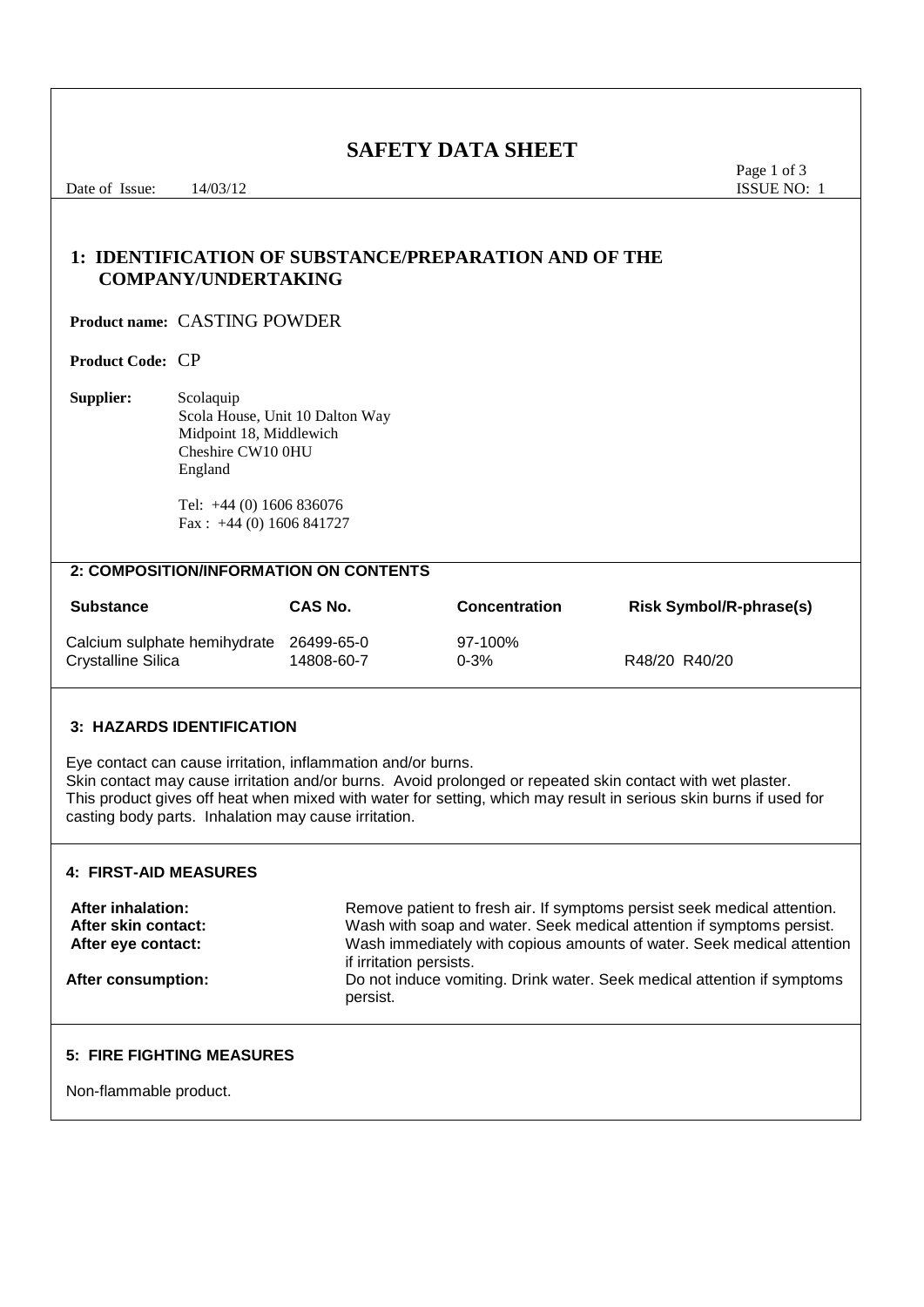page 2 of 3

# **SAFETY DATA SHEET**

(Casting Powder)

#### **6: WASTE/ACCIDENT DISCHARGE MEASURES**

Sweep or vacuum up. Avoid raising dust. Avoid skin contact.

#### **7: HANDLING AND STORAGE**

 **HANDLING:** Avoid eye and repeated skin contact with dry and hydrated powder. Ensure adequate ventilation.

 **STORAGE:** Avoid generation of dust. Avoid contact with moisture.

#### **8: LIMITATION OF EXPOSURE/PERSONAL PROTECTION**

Total inhalable dust =  $10mg/m^3$  (8 hour time weighted average). Respirable dust =  $4mg/m^3$  (8 hour time weighted average).

#### **9: PHYSICAL AND CHEMICAL PROPERTIES**

| Off white powder             |
|------------------------------|
| 5% in pure water pH 7.5-10.5 |
| N/A                          |
| N/A                          |
| >1200                        |
| N/A                          |
| None                         |
| N/A                          |
| 2.75                         |
| 0.72                         |
|                              |

#### **10: STABILITY AND REATIVITY**

Stable. Hygroscopic. Absorbs water. Keep dry in a sealed container. Decomposition products are sulphur Trioxide and calcium oxide (quick lime).

#### **11: TOXICOLOGICAL INFORMATION**

Non Toxic

#### **12: ECOTOXICOLOGICAL INFORMATION**

Calcium sulphate is slightly soluble in water. In the presence of organic material and in certain anaerobic Conditions formation of hydrogen sulphide is possible.